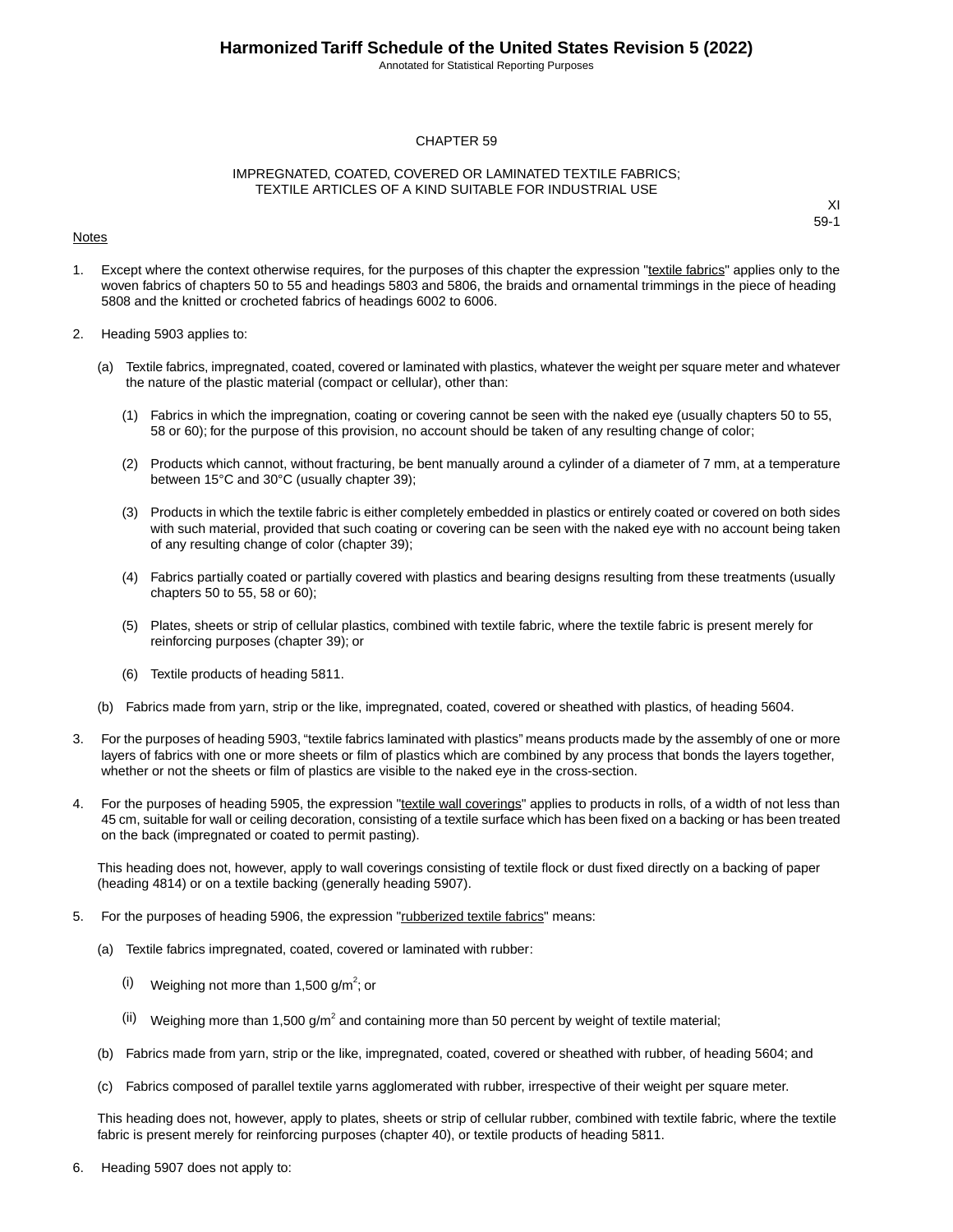Annotated for Statistical Reporting Purposes

Notes (con.) XI 59-2

- (a) Fabrics in which the impregnation, coating or covering cannot be seen with the naked eye (usually chapters 50 to 55, 58 or 60); for the purpose of this provision, no account should be taken of any resulting change of color;
- (b) Fabrics painted with designs (other than painted canvas being theatrical scenery, studio back-cloths or the like);
- (c) Fabrics partially covered with flock, dust, powdered cork or the like and bearing designs resulting from these treatments; however, imitation pile fabrics remain classified in this heading;
- (d) Fabrics finished with normal dressings having a basis of amylaceous or similar substances;
- (e) Wood veneered on a backing of textile fabrics (heading 4408);
- (f) Natural or artificial abrasive powder or grain, on a backing of textile fabrics (heading 6805);
- (g) Agglomerated or reconstituted mica, on a backing of textile fabrics (heading 6814); or
- (h) Metal foil on a backing of textile fabrics (generally Section XIV or XV).
- 7. Heading 5910 does not apply to:
	- (a) Transmission or conveyor belting, of textile material, of a thickness of less than 3 mm; or
	- (b) Transmission or conveyor belts or belting of textile fabric impregnated, coated, covered or laminated with rubber or made from textile yarn or cord impregnated, coated, covered or sheathed with rubber (heading 4010).
- 8. Heading 5911 applies to the following goods, which do not fall in any other heading of section XI:
	- (a) Textile products in the piece, cut to length or simply cut to rectangular (including square) shape (other than those having the character of the products of headings 5908 to 5910), the following only:
		- (i) Textile fabrics, felt and felt-lined woven fabrics, coated, covered or laminated with rubber, leather or other material, of a kind used for card clothing, and similar fabrics of a kind used for other technical purposes, including narrow fabrics made of velvet impregnated with rubber, for covering weaving spindles (weaving beams);
		- (ii) Bolting cloth;
		- (iii) Filtering and straining cloth of a kind used in oil presses or the like, of textile material or of human hair;
		- (iv) Flat woven textile fabrics with multiple warp or weft, whether or not felted, impregnated or coated, of a kind used in machinery or for other technical purposes;
		- (v) Textile fabric reinforced with metal, of a kind used for technical purposes;
		- (vi) Cords, braids and the like, whether or not coated, impregnated or reinforced with metal, of a kind used in industry as packing or lubricating materials;
	- (b) Textile articles (other than those of headings 5908 to 5910) of a kind used for technical purposes (for example, textile fabrics and felts, endless or fitted with linking devices, of a kind used in papermaking or similar machines (for example, for pulp or asbestos-cement), gaskets, washers, polishing discs and other machinery parts).

#### Compiler's Note

The provisions of subchapter II of chapter 99 (Miscellaneous Tariff Bills or MTBs), the provisions of the Generalized System of Preferences (GSP) found in General Note 4 and most product exclusions from the additional tariffs on products of China in subchapter III of chapter 99 expired on December 31, 2020. However, no endnotes or footnotes relating to these provisions have been deleted as of the issue date of this edition.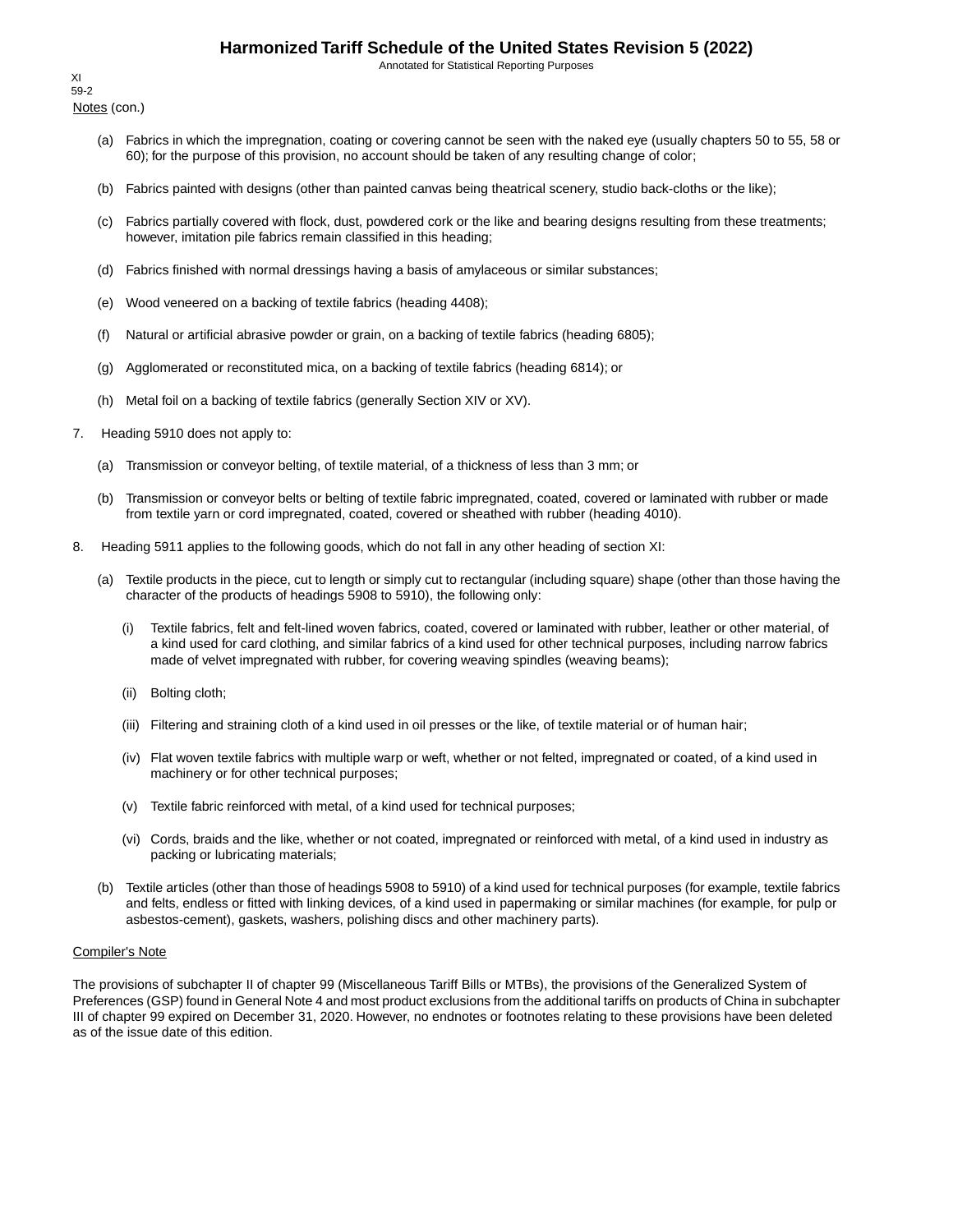Annotated for Statistical Reporting Purposes

| Heading/                 | Stat.       |                                                                                                                                                                                                                                                                                                               | Unit           |                        | Rates of Duty                                                                                                         |                |
|--------------------------|-------------|---------------------------------------------------------------------------------------------------------------------------------------------------------------------------------------------------------------------------------------------------------------------------------------------------------------|----------------|------------------------|-----------------------------------------------------------------------------------------------------------------------|----------------|
| Subheading               | Suf-<br>fix | <b>Article Description</b>                                                                                                                                                                                                                                                                                    | of<br>Quantity | General                | Special                                                                                                               | $\overline{2}$ |
| 5901<br>5901.10          |             | Textile fabrics coated with gum or amylaceous substances, of<br>a kind used for the outer covers of books or the like; tracing<br>cloth; prepared painting canvas; buckram and similar stiffened<br>textile fabrics of a kind used for hat foundations:<br>Textile fabrics coated with gum or amylaceous sub- |                |                        |                                                                                                                       |                |
| 5901.10.10 00            |             | stances, of a kind used for the outer covers of books or<br>the like:                                                                                                                                                                                                                                         | $m2$<br>kg     | $7\%^{\frac{1}{}{}}$   | Free (AU, BH, CL,<br>CO, IL, JO, KR,                                                                                  | 74.5%          |
| 5901.10.20 00            |             |                                                                                                                                                                                                                                                                                                               | $m2$<br>kg     | $.4.1\%$ <sup>1/</sup> | MA, OM, P, PA,<br>PE, S, SG)<br>Free (AU, BH, CL,<br>CO, E <sup>*</sup> , IL, JO, KR,<br>MA, OM, P, PA,<br>PE, S, SG) | 35%            |
| 5901.90<br>5901.90.20 00 |             | Other:                                                                                                                                                                                                                                                                                                        | kg             |                        | Free (AU, BH, CL,<br>CO, IL, JO, KR,<br>MA, OM, P, PA,<br>PE, S, SG)                                                  | 74.5%          |
| 5901.90.40 00            |             |                                                                                                                                                                                                                                                                                                               | kg             |                        | Free (AU, BH, CL,<br>CO, E <sup>*</sup> , IL, JO, KR,<br>MA, OM, P, PA,<br>PE, S, SG)                                 | 35%            |
| 5902                     |             | Tire cord fabric of high tenacity yarn of nylon or other poly-<br>amides, polyesters or viscose rayon:                                                                                                                                                                                                        |                |                        |                                                                                                                       |                |
| 5902.10.00 00            |             |                                                                                                                                                                                                                                                                                                               |                |                        | Free (AU, BH, CL,<br>CO, IL, JO, KR,<br>MA, OM, P, PA,<br>PE, S, SG)                                                  | 25%            |
| 5902.20.00 00            |             |                                                                                                                                                                                                                                                                                                               |                |                        | Free (AU, BH, CL,<br>CO, IL, JO, KR,<br>MA, OM, P, PA,<br>PE, S, SG)                                                  | 25%            |
| 5902.90.00 00            |             |                                                                                                                                                                                                                                                                                                               |                |                        |                                                                                                                       | 25%            |
|                          |             |                                                                                                                                                                                                                                                                                                               |                |                        |                                                                                                                       |                |
|                          |             |                                                                                                                                                                                                                                                                                                               |                |                        |                                                                                                                       |                |
|                          |             |                                                                                                                                                                                                                                                                                                               |                |                        |                                                                                                                       |                |
|                          |             |                                                                                                                                                                                                                                                                                                               |                |                        |                                                                                                                       |                |
|                          |             |                                                                                                                                                                                                                                                                                                               |                |                        |                                                                                                                       |                |
|                          |             |                                                                                                                                                                                                                                                                                                               |                |                        |                                                                                                                       |                |
|                          |             |                                                                                                                                                                                                                                                                                                               |                |                        |                                                                                                                       |                |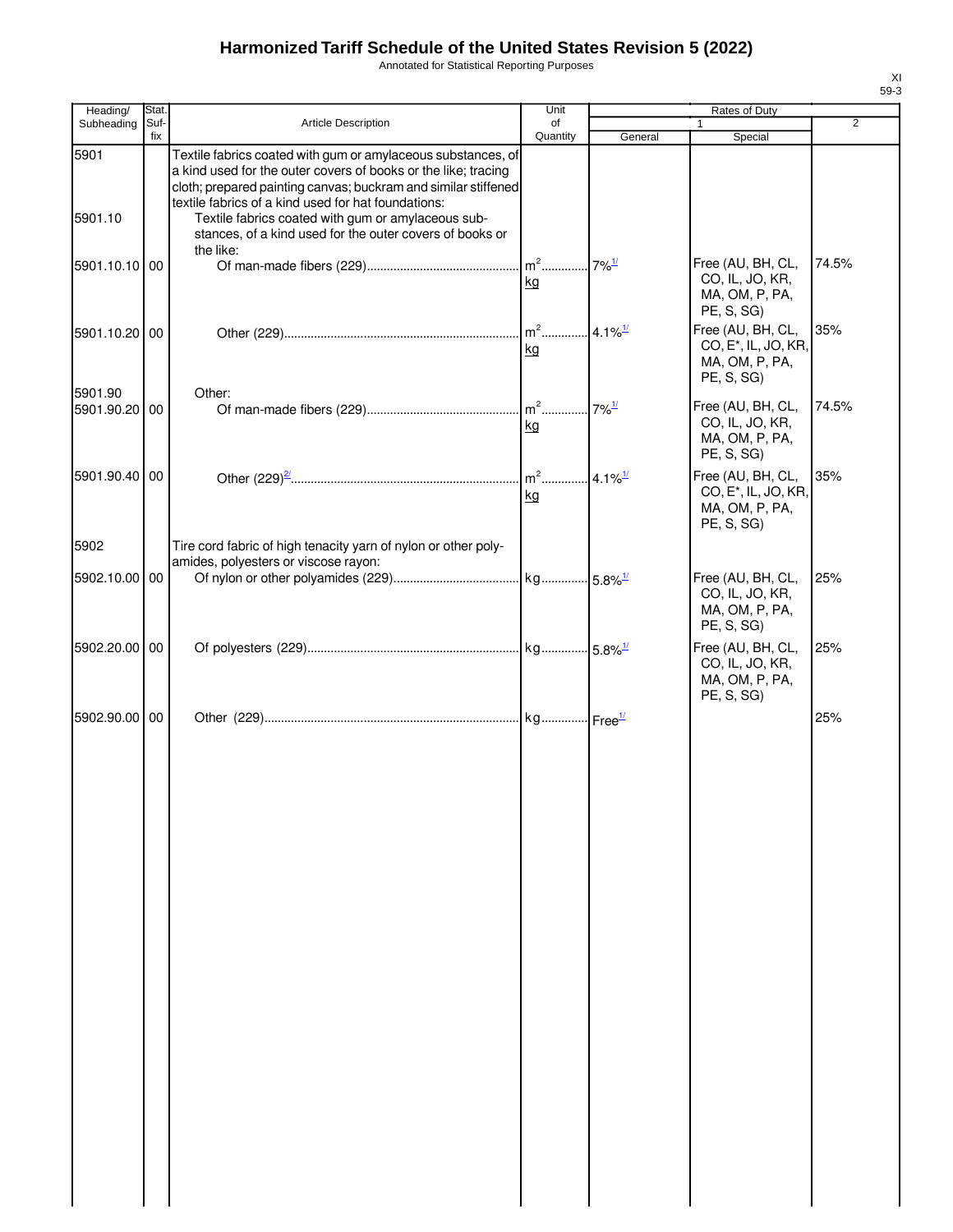Annotated for Statistical Reporting Purposes

| Heading/      | Stat.       |                                                                                                               | Unit                               |                        | Rates of Duty                                                    |                |
|---------------|-------------|---------------------------------------------------------------------------------------------------------------|------------------------------------|------------------------|------------------------------------------------------------------|----------------|
| Subheading    | Suf-<br>fix | Article Description                                                                                           | of<br>Quantity                     | General                | 1<br>Special                                                     | $\overline{2}$ |
| 5903          |             | Textile fabrics impregnated, coated, covered or laminated with<br>plastics, other than those of heading 5902: |                                    |                        |                                                                  |                |
| 5903.10       |             | With poly(vinyl chloride):                                                                                    |                                    |                        |                                                                  |                |
| 5903.10.10 00 |             |                                                                                                               | $m2$                               | $.2.7\%$ <sup>1/</sup> | Free (A*, AU, BH,                                                | 40%            |
|               |             |                                                                                                               | kg                                 |                        | CL, CO, D, E, IL,<br>JO, KR, MA, OM,<br>P, PA, PE, S, SG)        |                |
|               |             | Of man-made fibers:                                                                                           |                                    |                        |                                                                  |                |
| 5903.10.15 00 |             | Fabrics specified in note 9 to section XI:<br>Over 60 percent by weight of plastics                           | m <sup>2</sup> Free <sup>3/</sup>  |                        |                                                                  | 40%            |
|               |             |                                                                                                               | kg                                 |                        |                                                                  |                |
| 5903.10.18 00 |             |                                                                                                               | m <sup>2</sup> 14.1% <sup>1/</sup> |                        | Free (AU, BH, CL,                                                | 83.5%          |
|               |             |                                                                                                               | kg                                 |                        | CO, IL, JO, KR,<br>MA, OM, P, PA,<br>PE, S, SG)                  |                |
|               |             | Other:                                                                                                        |                                    |                        |                                                                  |                |
| 5903.10.20    |             | Over 70 percent by weight of rubber or                                                                        |                                    |                        |                                                                  | 25%            |
|               | 10          | Fabrics, of yarns sheathed with poly(vinyl                                                                    | .                                  | Free <sup>1/</sup>     |                                                                  |                |
|               |             | chloride), not otherwise impregnated,                                                                         |                                    |                        |                                                                  |                |
|               |             | coated, covered or laminated                                                                                  | $\mathsf{m}^2$                     |                        |                                                                  |                |
|               |             |                                                                                                               | kg                                 |                        |                                                                  |                |
|               | 90          |                                                                                                               | m <sup>2</sup>                     |                        |                                                                  |                |
|               |             |                                                                                                               | kg                                 |                        |                                                                  |                |
| 5903.10.25    | 00          |                                                                                                               | $m2$ .                             | $7.5\%$ <sup>1/</sup>  | Free (AU, BH, CL,                                                | 84.5%          |
|               |             |                                                                                                               | kg                                 |                        | CO, IL, JO, KR,<br>MA, OM, P, PA,<br>PE, S, SG)                  |                |
| 5903.10.30    | 00          |                                                                                                               | $m2$ .                             | $2.7\%$ <sup>1/</sup>  | Free (AU, BH, CL,                                                | 40%            |
|               |             |                                                                                                               | kg                                 |                        | CO, E <sup>*</sup> , IL, JO, KR,<br>MA, OM, P, PA,<br>PE, S, SG) |                |
|               |             |                                                                                                               |                                    |                        |                                                                  |                |
|               |             |                                                                                                               |                                    |                        |                                                                  |                |
|               |             |                                                                                                               |                                    |                        |                                                                  |                |
|               |             |                                                                                                               |                                    |                        |                                                                  |                |
|               |             |                                                                                                               |                                    |                        |                                                                  |                |
|               |             |                                                                                                               |                                    |                        |                                                                  |                |
|               |             |                                                                                                               |                                    |                        |                                                                  |                |
|               |             |                                                                                                               |                                    |                        |                                                                  |                |
|               |             |                                                                                                               |                                    |                        |                                                                  |                |
|               |             |                                                                                                               |                                    |                        |                                                                  |                |
|               |             |                                                                                                               |                                    |                        |                                                                  |                |
|               |             |                                                                                                               |                                    |                        |                                                                  |                |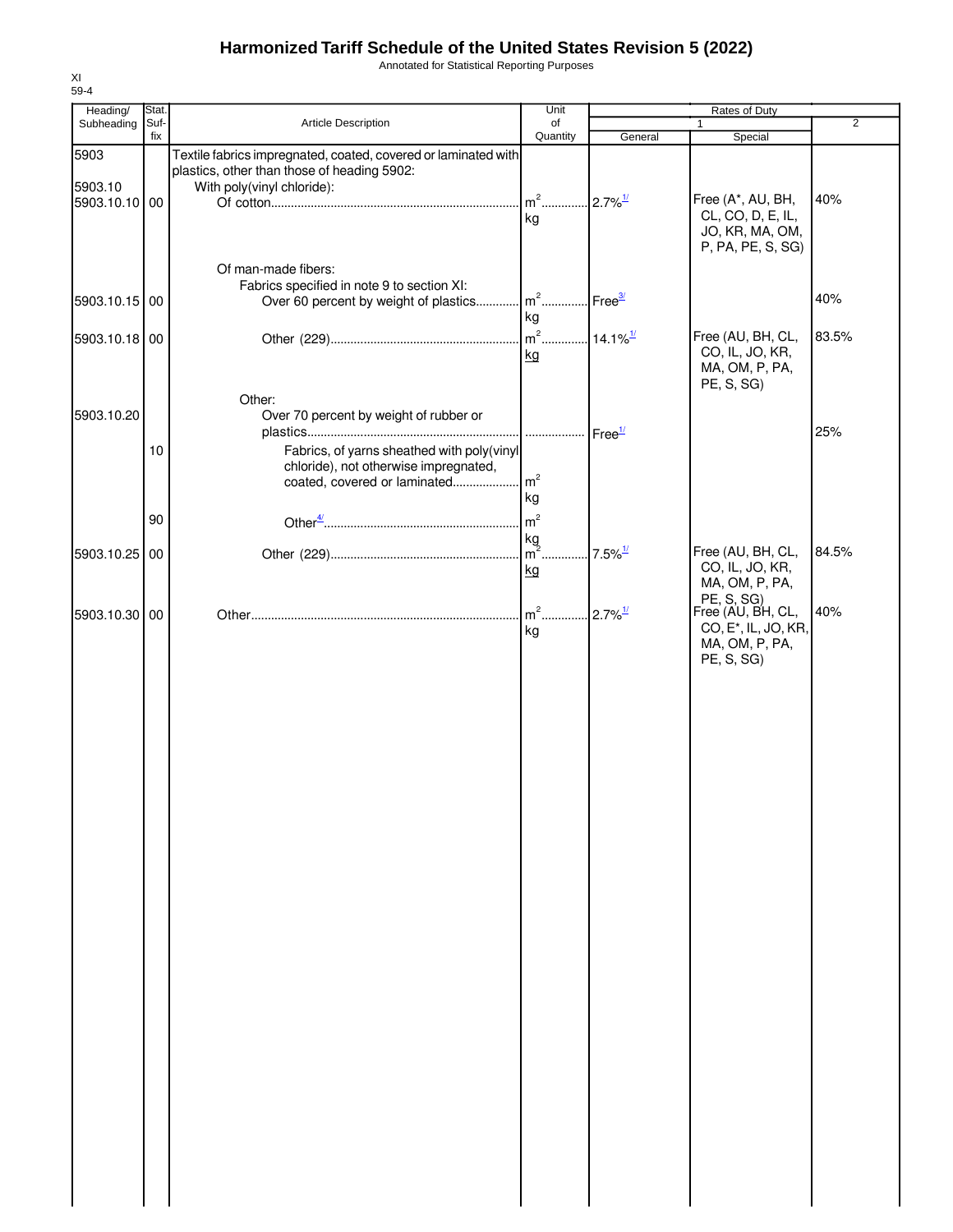Annotated for Statistical Reporting Purposes

| Heading/                 | Stat.       |                                                                                                                      | Unit                 |                                                          | Rates of Duty                                                                         |                |
|--------------------------|-------------|----------------------------------------------------------------------------------------------------------------------|----------------------|----------------------------------------------------------|---------------------------------------------------------------------------------------|----------------|
| Subheading               | Suf-<br>fix | Article Description                                                                                                  | of<br>Quantity       | General                                                  | 1<br>Special                                                                          | $\overline{2}$ |
| 5903 (con.)              |             | Textile fabrics impregnated, coated, covered or laminated with<br>plastics, other than those of heading 5902: (con.) |                      |                                                          |                                                                                       |                |
| 5903.20<br>5903.20.10 00 |             | With polyurethane:                                                                                                   | $m2$<br>kg           | $2.7\%$ <sup>1/</sup>                                    | Free (AU, BH, CL,<br>CO, E <sup>*</sup> , IL, JO, KR,<br>MA, OM, P, PA,<br>PE, S, SG) | 40%            |
| 5903.20.15 00            |             | Of man-made fibers:<br>Fabrics specified in note 9 to section XI:<br>Over 60 percent by weight of plastics           | $m^2$                | $\mathsf{Free}^{\underline{\scriptscriptstyle 1\prime}}$ |                                                                                       | 40%            |
|                          |             |                                                                                                                      | kg                   |                                                          |                                                                                       |                |
| 5903.20.18 00            |             |                                                                                                                      | $m2$<br>kg           | $8\%$ <sup>1/</sup>                                      | Free (AU, BH, CL,<br>CO, IL, JO, KR,<br>MA, OM, P, PA,<br>PE, S, SG)                  | 83.5%          |
| 5903.20.20 00            |             | Other:<br>Over 70 percent by weight of rubber or                                                                     | $m2$                 | Free <sup>1/</sup>                                       |                                                                                       | 25%            |
|                          |             |                                                                                                                      | kg                   |                                                          |                                                                                       |                |
| 5903.20.25 00            |             |                                                                                                                      | $m2$ .               | $7.5\%$ <sup>1/</sup>                                    | Free (AU, BH, CL,<br>CO, IL, JO, KR,                                                  | 84.5%          |
|                          |             |                                                                                                                      | kg                   |                                                          | MA, OM, P, PA,                                                                        |                |
| 5903.20.30               |             |                                                                                                                      |                      | $2.7\%$ <sup>1/</sup>                                    | PE, S, SG)<br>Free (AU, BH, CL,<br>CO, E <sup>*</sup> , IL, JO, KR,                   | 40%            |
|                          |             |                                                                                                                      |                      |                                                          | MA, OM, P, PA,<br>PE, S, SG)                                                          |                |
|                          | 10          |                                                                                                                      |                      |                                                          |                                                                                       |                |
|                          |             |                                                                                                                      | kg<br>m <sup>2</sup> |                                                          |                                                                                       |                |
|                          | 90          |                                                                                                                      | kg                   |                                                          |                                                                                       |                |
|                          |             |                                                                                                                      |                      |                                                          |                                                                                       |                |
|                          |             |                                                                                                                      |                      |                                                          |                                                                                       |                |
|                          |             |                                                                                                                      |                      |                                                          |                                                                                       |                |
|                          |             |                                                                                                                      |                      |                                                          |                                                                                       |                |
|                          |             |                                                                                                                      |                      |                                                          |                                                                                       |                |
|                          |             |                                                                                                                      |                      |                                                          |                                                                                       |                |
|                          |             |                                                                                                                      |                      |                                                          |                                                                                       |                |
|                          |             |                                                                                                                      |                      |                                                          |                                                                                       |                |
|                          |             |                                                                                                                      |                      |                                                          |                                                                                       |                |
|                          |             |                                                                                                                      |                      |                                                          |                                                                                       |                |
|                          |             |                                                                                                                      |                      |                                                          |                                                                                       |                |
|                          |             |                                                                                                                      |                      |                                                          |                                                                                       |                |
|                          |             |                                                                                                                      |                      |                                                          |                                                                                       |                |
|                          |             |                                                                                                                      |                      |                                                          |                                                                                       |                |
|                          |             |                                                                                                                      |                      |                                                          |                                                                                       |                |
|                          |             |                                                                                                                      |                      |                                                          |                                                                                       |                |
|                          |             |                                                                                                                      |                      |                                                          |                                                                                       |                |
|                          |             |                                                                                                                      |                      |                                                          |                                                                                       |                |
|                          |             |                                                                                                                      |                      |                                                          |                                                                                       |                |
|                          |             |                                                                                                                      |                      |                                                          |                                                                                       |                |
|                          |             |                                                                                                                      |                      |                                                          |                                                                                       |                |
|                          |             |                                                                                                                      |                      |                                                          |                                                                                       |                |
|                          |             |                                                                                                                      |                      |                                                          |                                                                                       |                |
|                          |             |                                                                                                                      |                      |                                                          |                                                                                       |                |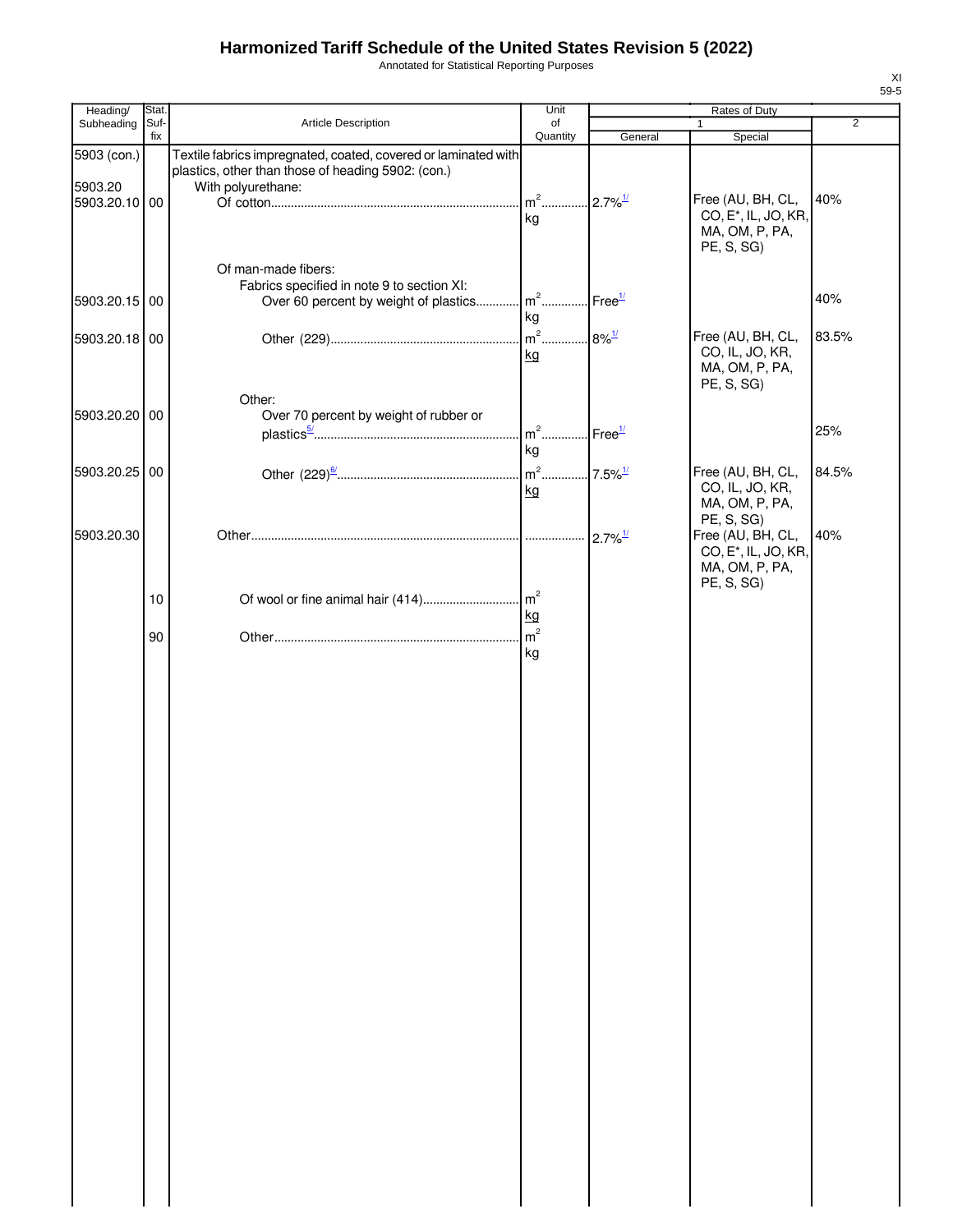Annotated for Statistical Reporting Purposes

| Heading/        | Stat. |                                                                         | Unit                              |                       | Rates of Duty                    |                 |
|-----------------|-------|-------------------------------------------------------------------------|-----------------------------------|-----------------------|----------------------------------|-----------------|
| Subheading      | Suf-  | Article Description                                                     | of                                |                       | 1                                | $\overline{2}$  |
|                 | fix   |                                                                         | Quantity                          | General               | Special                          |                 |
| 5903 (con.)     |       | Textile fabrics impregnated, coated, covered or laminated with          |                                   |                       |                                  |                 |
| 5903.90         |       | plastics, other than those of heading 5902: (con.)<br>Other:            |                                   |                       |                                  |                 |
| 5903.90.10 00   |       |                                                                         |                                   |                       | Free (A, AU, BH, CL, 40%         |                 |
|                 |       |                                                                         | kg                                |                       | CO, D, E, IL, JO,                |                 |
|                 |       |                                                                         |                                   |                       | KR, MA, OM, P,                   |                 |
|                 |       |                                                                         |                                   |                       | PA, PE, S, SG)                   |                 |
|                 |       | Of man-made fibers:                                                     |                                   |                       |                                  |                 |
|                 |       | Fabrics specified in note 9 to section XI:                              |                                   |                       |                                  |                 |
| 5903.90.15   00 |       | Over 60 percent by weight of plastics m <sup>2</sup> Free <sup>1/</sup> |                                   |                       |                                  | 40%             |
|                 |       |                                                                         | kg                                |                       |                                  |                 |
| 5903.90.18 00   |       |                                                                         | m <sup>2</sup> 8% <sup>1/</sup>   |                       | Free (AU, BH, CL,                | 83.5%           |
|                 |       |                                                                         | kg                                |                       | CO, IL, JO, KR,                  |                 |
|                 |       |                                                                         |                                   |                       | MA, OM, P, PA,                   |                 |
|                 |       |                                                                         |                                   |                       | PE, S, SG)                       |                 |
|                 |       | Other:                                                                  |                                   |                       |                                  |                 |
| 5903.90.20 00   |       | Over 70 percent by weight of rubber or                                  |                                   |                       |                                  |                 |
|                 |       |                                                                         | $m^2$ Free <sup>1/</sup>          |                       |                                  | 25%             |
|                 |       |                                                                         | kg                                |                       |                                  |                 |
| 5903.90.25 00   |       |                                                                         |                                   |                       | Free (AU, BH, CL,                | 84.5%           |
|                 |       |                                                                         | kg                                |                       | CO, IL, JO, KR,                  |                 |
|                 |       |                                                                         |                                   |                       | MA, OM, P, PE, S,                |                 |
| 5903.90.30      |       |                                                                         |                                   |                       | SG)<br>Free (AU, BH, CL,         | 40%             |
|                 |       |                                                                         |                                   | $2.7\%$ <sup>1/</sup> | CO, E <sup>*</sup> , IL, JO, KR, |                 |
|                 |       |                                                                         |                                   |                       | MA, OM, P, PA,                   |                 |
|                 |       |                                                                         |                                   |                       | PE, S, SG)                       |                 |
|                 | 10    | Of wool or fine animal hair (414)                                       | m <sup>2</sup>                    |                       |                                  |                 |
|                 |       |                                                                         | kg                                |                       |                                  |                 |
|                 | 90    |                                                                         | m <sup>2</sup>                    |                       |                                  |                 |
|                 |       |                                                                         | kg                                |                       |                                  |                 |
| 5904            |       | Linoleum, whether or not cut to shape; floor coverings con-             |                                   |                       |                                  |                 |
|                 |       | sisting of a coating or covering applied on a textile backing,          |                                   |                       |                                  |                 |
|                 |       | whether or not cut to shape:                                            |                                   |                       |                                  |                 |
| 5904.10.00      | 00    |                                                                         | $m2$                              | Free <sup>1/</sup>    |                                  | 35%             |
|                 |       |                                                                         | kg                                |                       |                                  |                 |
| 5904.90         |       | Other:                                                                  |                                   |                       |                                  |                 |
| 5904.90.10 00   |       | With a base consisting of needleloom felt or non-                       |                                   |                       |                                  |                 |
|                 |       |                                                                         | m <sup>2</sup> Free <sup>1/</sup> |                       |                                  | 40%             |
|                 |       |                                                                         | kg                                |                       |                                  |                 |
| 5904.90.90 00   |       |                                                                         | m <sup>2</sup>                    | Free <sup>1/</sup>    |                                  | 40%             |
|                 |       |                                                                         | kg                                |                       |                                  |                 |
|                 |       |                                                                         |                                   |                       |                                  |                 |
| 5905.00         | 00    | Textile wall coverings:<br>Backed with permanently affixed paper        | $m2$ .                            | Free <sup>1/</sup>    |                                  | $3.3¢/kg + 20%$ |
| 5905.00.10      |       |                                                                         | kg                                |                       |                                  |                 |
|                 |       |                                                                         | $m2$ .                            |                       |                                  |                 |
| 5905.00.90      | 00    |                                                                         |                                   | Free <sup>1/</sup>    |                                  | 74%             |
|                 |       |                                                                         | <u>kg</u>                         |                       |                                  |                 |
|                 |       |                                                                         |                                   |                       |                                  |                 |
|                 |       |                                                                         |                                   |                       |                                  |                 |
|                 |       |                                                                         |                                   |                       |                                  |                 |
|                 |       |                                                                         |                                   |                       |                                  |                 |
|                 |       |                                                                         |                                   |                       |                                  |                 |
|                 |       |                                                                         |                                   |                       |                                  |                 |
|                 |       |                                                                         |                                   |                       |                                  |                 |
|                 |       |                                                                         |                                   |                       |                                  |                 |
|                 |       |                                                                         |                                   |                       |                                  |                 |
|                 |       |                                                                         |                                   |                       |                                  |                 |
|                 |       |                                                                         |                                   |                       |                                  |                 |
|                 |       |                                                                         |                                   |                       |                                  |                 |
|                 |       |                                                                         |                                   |                       |                                  |                 |
|                 |       |                                                                         |                                   |                       |                                  |                 |
|                 |       |                                                                         |                                   |                       |                                  |                 |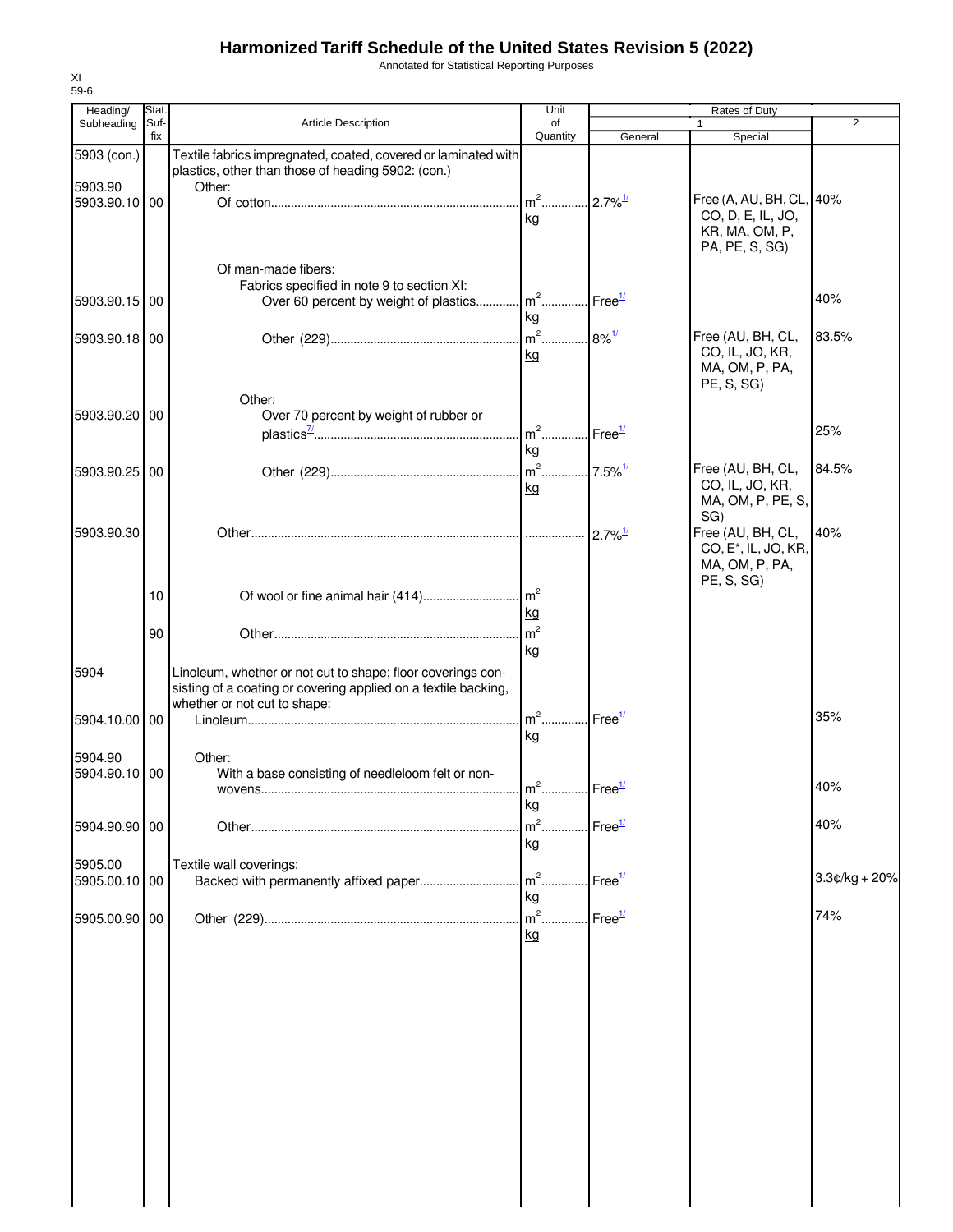Annotated for Statistical Reporting Purposes

| Heading/              | Stat. |                                                               | Unit                           |                                                          | Rates of Duty                                                                     |                |
|-----------------------|-------|---------------------------------------------------------------|--------------------------------|----------------------------------------------------------|-----------------------------------------------------------------------------------|----------------|
| Subheading            | Suf-  | <b>Article Description</b>                                    | of                             |                                                          | 1                                                                                 | $\overline{2}$ |
|                       | fix   |                                                               | Quantity                       | General                                                  | Special                                                                           |                |
| 5906<br>5906.10.00 00 |       | Rubberized textile fabrics, other than those of heading 5902: |                                |                                                          | Free (A, AU, BH, CL, 40%<br>CO, D, E, IL, JO,<br>KR, MA, OM, P,<br>PA, PE, S, SG) |                |
|                       |       | Other:                                                        |                                |                                                          |                                                                                   |                |
| 5906.91               |       | Knitted or crocheted:                                         | $m2$                           | $2.7\%$ <sup>1/</sup>                                    | Free (AU, BH, CL,                                                                 | 40%            |
| 5906.91.10 00         |       | Of man-made fibers:                                           | kg                             |                                                          | CO, IL, JO, KR,<br>MA, OM, P, PA,<br>PE, S, SG)                                   |                |
| 5906.91.20 00         |       | Over 70 percent by weight of rubber or                        | $m^2$                          | $\Gamma$ Free $\frac{1}{2}$                              |                                                                                   | 25%            |
|                       |       |                                                               | kg                             |                                                          |                                                                                   |                |
|                       |       |                                                               | $m2$ .                         | $.7.5\%$ <sup>1/</sup>                                   | Free (AU, BH, CL,                                                                 | 84.5%          |
| 5906.91.25 00         |       |                                                               |                                |                                                          | CO, IL, JO, KR,                                                                   |                |
|                       |       |                                                               | kg                             |                                                          | MA, OM, P, PA,                                                                    |                |
|                       |       |                                                               |                                |                                                          | PE, S, SG)                                                                        |                |
| 5906.91.30 00         |       |                                                               | $m2$                           | $2.7\%$ <sup>1/</sup>                                    | Free (AU, BH, CL,                                                                 | 40%            |
|                       |       |                                                               | kg                             |                                                          | CO, E <sup>*</sup> , IL, JO, KR,                                                  |                |
|                       |       |                                                               |                                |                                                          | MA, OM, P, PA,<br>PE, S, SG)                                                      |                |
| 5906.99               |       | Other:                                                        | $m^2$                          | $2.7\%$ <sup>1/</sup>                                    | Free (AU, BH, CL,                                                                 | 40%            |
| 5906.99.10 00         |       |                                                               |                                |                                                          | CO, IL, JO, KR,                                                                   |                |
|                       |       | Of man-made fibers:                                           | kg                             |                                                          | MA, OM, P, PA,<br>PE, S, SG)                                                      |                |
| 5906.99.20 00         |       | Over 70 percent by weight of rubber or                        |                                |                                                          |                                                                                   |                |
|                       |       |                                                               | $m^2$                          | Free <sup>1/</sup>                                       |                                                                                   | 25%            |
|                       |       |                                                               | kg                             |                                                          |                                                                                   |                |
|                       |       |                                                               |                                |                                                          |                                                                                   |                |
| 5906.99.25 00         |       |                                                               | $m2$                           | $\mathsf{Free}^{\underline{\scriptscriptstyle 1\prime}}$ |                                                                                   | 84.5%          |
|                       |       |                                                               | $\frac{\text{kg}}{\text{m}^2}$ | $3.3\%$ <sup>1/</sup>                                    | Free (AU, BH, CL,                                                                 | 40%            |
| 5906.99.30 00         |       |                                                               | kg                             |                                                          | CO, E <sup>*</sup> , IL, JO, KR,<br>MA, OM, P, PA,<br>PE, S, SG)                  |                |
|                       |       |                                                               |                                |                                                          |                                                                                   |                |
|                       |       |                                                               |                                |                                                          |                                                                                   |                |
|                       |       |                                                               |                                |                                                          |                                                                                   |                |
|                       |       |                                                               |                                |                                                          |                                                                                   |                |
|                       |       |                                                               |                                |                                                          |                                                                                   |                |
|                       |       |                                                               |                                |                                                          |                                                                                   |                |
|                       |       |                                                               |                                |                                                          |                                                                                   |                |
|                       |       |                                                               |                                |                                                          |                                                                                   |                |
|                       |       |                                                               |                                |                                                          |                                                                                   |                |
|                       |       |                                                               |                                |                                                          |                                                                                   |                |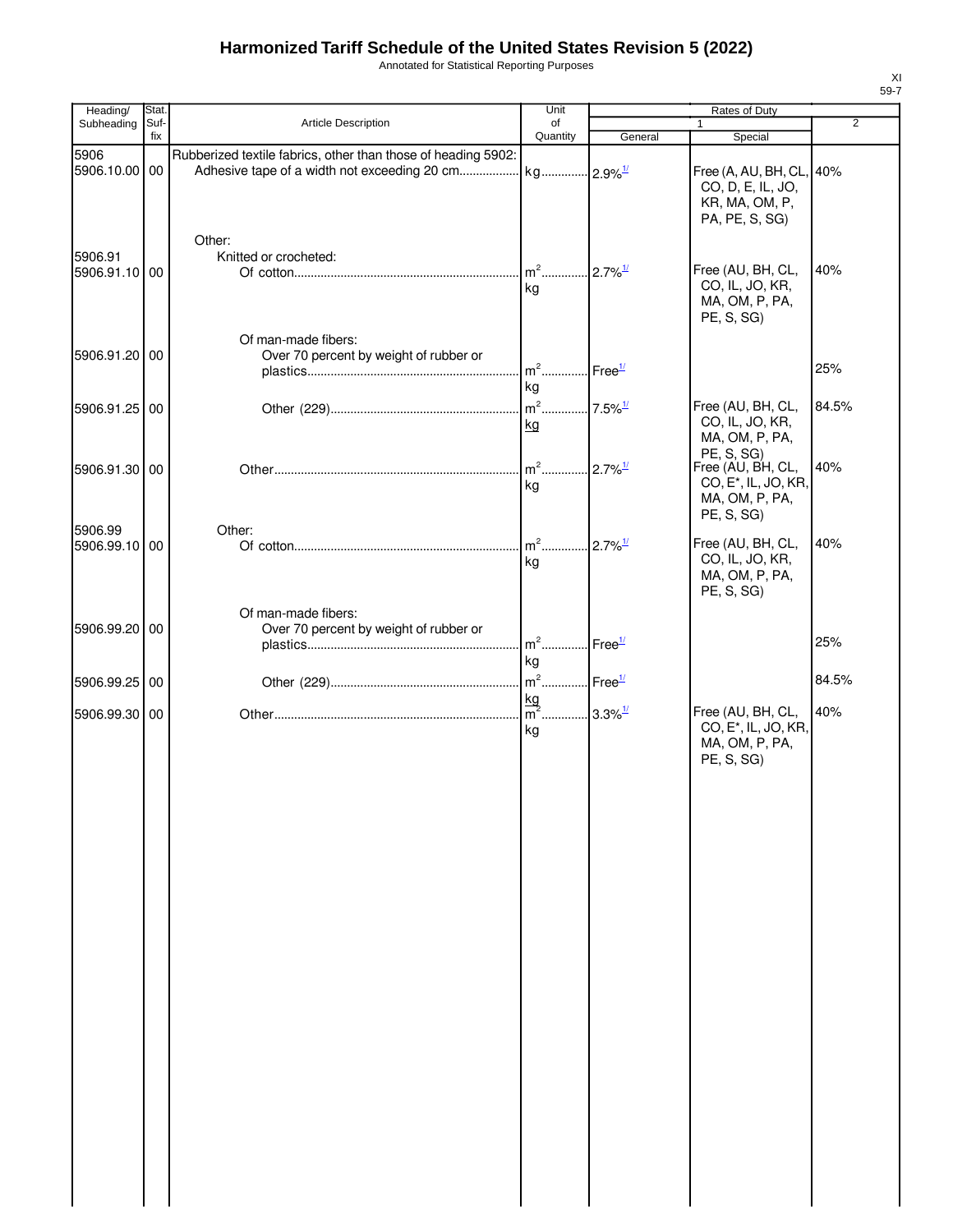Annotated for Statistical Reporting Purposes

| Heading/                 | Stat.       |                                                                                                                                                                                                              | Unit           | <b>Rates of Duty</b>            |                                                                                                |                |
|--------------------------|-------------|--------------------------------------------------------------------------------------------------------------------------------------------------------------------------------------------------------------|----------------|---------------------------------|------------------------------------------------------------------------------------------------|----------------|
| Subheading               | Suf-<br>fix | Article Description                                                                                                                                                                                          | of<br>Quantity | General                         | 1<br>Special                                                                                   | $\overline{2}$ |
| 5907.00                  |             | Textile fabrics otherwise impregnated, coated or covered;<br>painted canvas being theatrical scenery, studio back-cloths<br>or the like:<br>Laminated fabrics; fabrics specified in note 9 to section<br>XI: |                |                                 |                                                                                                |                |
| 5907.00.05 00            |             | Of man-made fibers:<br>Theatrical, ballet, and operatic scenery and                                                                                                                                          | kg             |                                 |                                                                                                | 83.5%          |
| 5907.00.15 00            |             |                                                                                                                                                                                                              | kg             |                                 | Free (AU, BH, CL,<br>CO, IL, JO, KR,<br>MA, OM, P, PA,<br>PE, S, SG)                           | 83.5%          |
| 5907.00.25 00            |             | Other:<br>Theatrical, ballet, and operatic scenery and                                                                                                                                                       | kg             |                                 |                                                                                                | 83.5%          |
| 5907.00.35 00            |             |                                                                                                                                                                                                              | kg             |                                 | Free (AU, BH, CL,<br>CO, IL, JO, KR,<br>MA, OM, P, PA,<br>PE, S, SG)                           | 83.5%          |
| 5907.00.60 00            |             | Other:                                                                                                                                                                                                       | kg             | $\mathsf{I}$ Free $\frac{1}{2}$ |                                                                                                | 50%            |
| 5907.00.80               | 10          | Of vegetable fibers, except cotton (810) m <sup>2</sup>                                                                                                                                                      | kg             |                                 |                                                                                                | 50%            |
|                          | 90          |                                                                                                                                                                                                              | kg             |                                 |                                                                                                |                |
|                          |             | 5908.00.00   00   Textile wicks, woven, plaited or knitted, for lamps, stoves,<br>lighters, candles or the like; incandescent gas mantles and<br>tubular knitted gas mantle fabric therefor, whether or not  |                |                                 |                                                                                                |                |
|                          |             |                                                                                                                                                                                                              |                |                                 | Free (AU, BH, CL,<br>CO, E <sup>*</sup> , IL, JO, KR,<br>MA, OM, P, PA,<br>PE, S, SG)          | 78.5%          |
| 5909.00<br>5909.00.10 00 |             | Textile hosepiping and similar textile tubing, with or without<br>lining, armor or accessories of other materials:                                                                                           |                |                                 |                                                                                                | 21.5%          |
| 5909.00.20 00            |             |                                                                                                                                                                                                              |                |                                 | Free (AU, B, BH, CL, 88.5%<br>CO, E <sup>*</sup> , IL, JO, KR,<br>MA, OM, P, PA,<br>PE, S, SG) |                |
|                          |             |                                                                                                                                                                                                              |                |                                 |                                                                                                |                |
|                          |             |                                                                                                                                                                                                              |                |                                 |                                                                                                |                |
|                          |             |                                                                                                                                                                                                              |                |                                 |                                                                                                |                |
|                          |             |                                                                                                                                                                                                              |                |                                 |                                                                                                |                |
|                          |             |                                                                                                                                                                                                              |                |                                 |                                                                                                |                |
|                          |             |                                                                                                                                                                                                              |                |                                 |                                                                                                |                |
|                          |             |                                                                                                                                                                                                              |                |                                 |                                                                                                |                |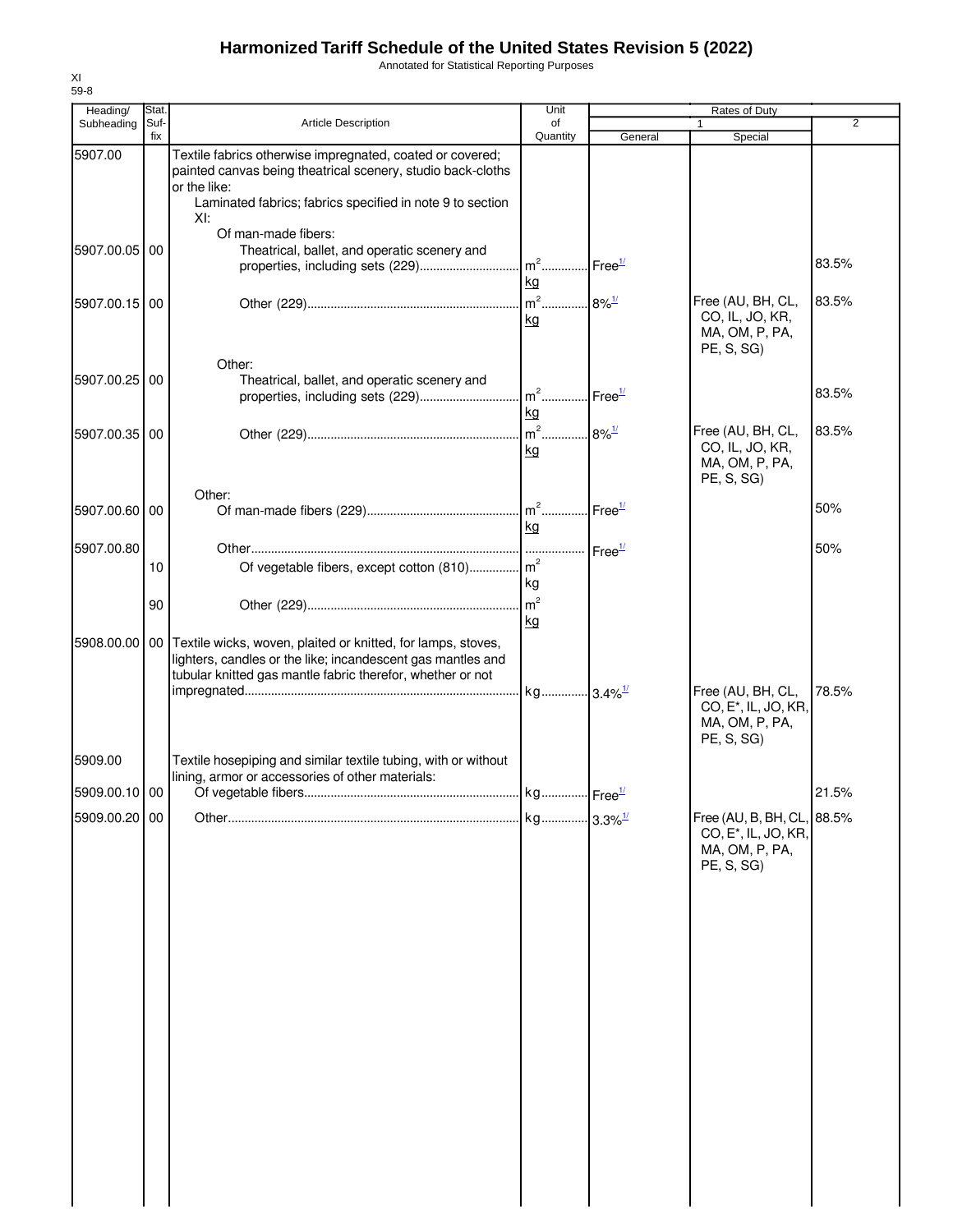Annotated for Statistical Reporting Purposes

| Heading/                 | <b>Stat</b> |                                                                                                                                                                                                                                                                                                                                                                                       | Unit           |                       | Rates of Duty                                                                         |                |
|--------------------------|-------------|---------------------------------------------------------------------------------------------------------------------------------------------------------------------------------------------------------------------------------------------------------------------------------------------------------------------------------------------------------------------------------------|----------------|-----------------------|---------------------------------------------------------------------------------------|----------------|
| Subheading               | Suf-<br>fix | <b>Article Description</b>                                                                                                                                                                                                                                                                                                                                                            | of<br>Quantity |                       | 1                                                                                     | $\overline{2}$ |
| 5910.00                  |             | Transmission or conveyor belts or belting, of textile material,<br>whether or not impregnated, coated, covered or laminated with                                                                                                                                                                                                                                                      |                | General               | Special                                                                               |                |
| 5910.00.10               |             | plastics, or reinforced with metal or other material:                                                                                                                                                                                                                                                                                                                                 |                | $4\%$ <sup>1/</sup>   | Free (A, AU, BH, CL, 74%<br>CO, D, E, IL, JO,<br>KR, MA, OM, P,                       |                |
|                          |             | Power transmission belts and belting:<br>Belts:                                                                                                                                                                                                                                                                                                                                       |                |                       | PA, PE, S, SG)                                                                        |                |
|                          | 10          |                                                                                                                                                                                                                                                                                                                                                                                       | . No.<br>kg    |                       |                                                                                       |                |
|                          | 20          |                                                                                                                                                                                                                                                                                                                                                                                       | kg             |                       |                                                                                       |                |
|                          | 30          |                                                                                                                                                                                                                                                                                                                                                                                       | kg             |                       |                                                                                       |                |
|                          | 60          | Belting:                                                                                                                                                                                                                                                                                                                                                                              | kg             |                       |                                                                                       |                |
|                          | 70          |                                                                                                                                                                                                                                                                                                                                                                                       | ka             |                       |                                                                                       |                |
| 5910.00.90               | 90<br>00    |                                                                                                                                                                                                                                                                                                                                                                                       |                | $2.6\%$ <sup>1/</sup> | Free (AU, BH, CL,<br>CO, E <sup>*</sup> , IL, JO, KR,<br>MA, OM, P, PA,               | 30%            |
| 5911                     |             | Textile products and articles, for technical uses, specified in                                                                                                                                                                                                                                                                                                                       |                |                       | PE, S, SG)                                                                            |                |
| 5911.10                  |             | note 8 to this chapter:<br>Textile fabrics, felt and felt-lined woven fabrics, coated,<br>covered or laminated with rubber, leather or other material,<br>of a kind used for card clothing, and similar fabrics of a<br>kind used for other technical purposes, including narrow<br>fabrics made of velvet impregnated with rubber, for<br>covering weaving spindles (weaving beams): |                |                       |                                                                                       |                |
| 5911.10.10 00            |             |                                                                                                                                                                                                                                                                                                                                                                                       |                |                       | Free (AU, BH, CL,<br>CO, E <sup>*</sup> , IL, JO, KR,<br>MA, OM, P, PA,<br>PE, S, SG) | 40%            |
| 5911.10.20 00            |             |                                                                                                                                                                                                                                                                                                                                                                                       |                |                       | Free (AU, BH, CL,<br>CO, E <sup>*</sup> , IL, JO, KR,<br>MA, OM, P, PA,<br>PE, S, SG) | 68.5%          |
| 5911.20<br>5911.20.10 00 |             | Bolting cloth, whether or not made up:<br>Fabrics principally used for stenciling purposes in                                                                                                                                                                                                                                                                                         | $m2$<br>kg     | $3.3\%$ <sup>1/</sup> | Free (AU, BH, CL,<br>CO, E <sup>*</sup> , IL, JO, KR,                                 | 62%            |
|                          |             |                                                                                                                                                                                                                                                                                                                                                                                       |                |                       | MA, OM, P, PA,<br>PE, S, SG)                                                          |                |
| 5911.20.20 00            |             | Other:                                                                                                                                                                                                                                                                                                                                                                                | $m2$ .<br>kg   | Free <sup>1/</sup>    |                                                                                       | Free           |
| 5911.20.30 00            |             |                                                                                                                                                                                                                                                                                                                                                                                       | $m2$ .<br>kg   | Free $\frac{1}{2}$    |                                                                                       | 63%            |
|                          |             |                                                                                                                                                                                                                                                                                                                                                                                       |                |                       |                                                                                       |                |
|                          |             |                                                                                                                                                                                                                                                                                                                                                                                       |                |                       |                                                                                       |                |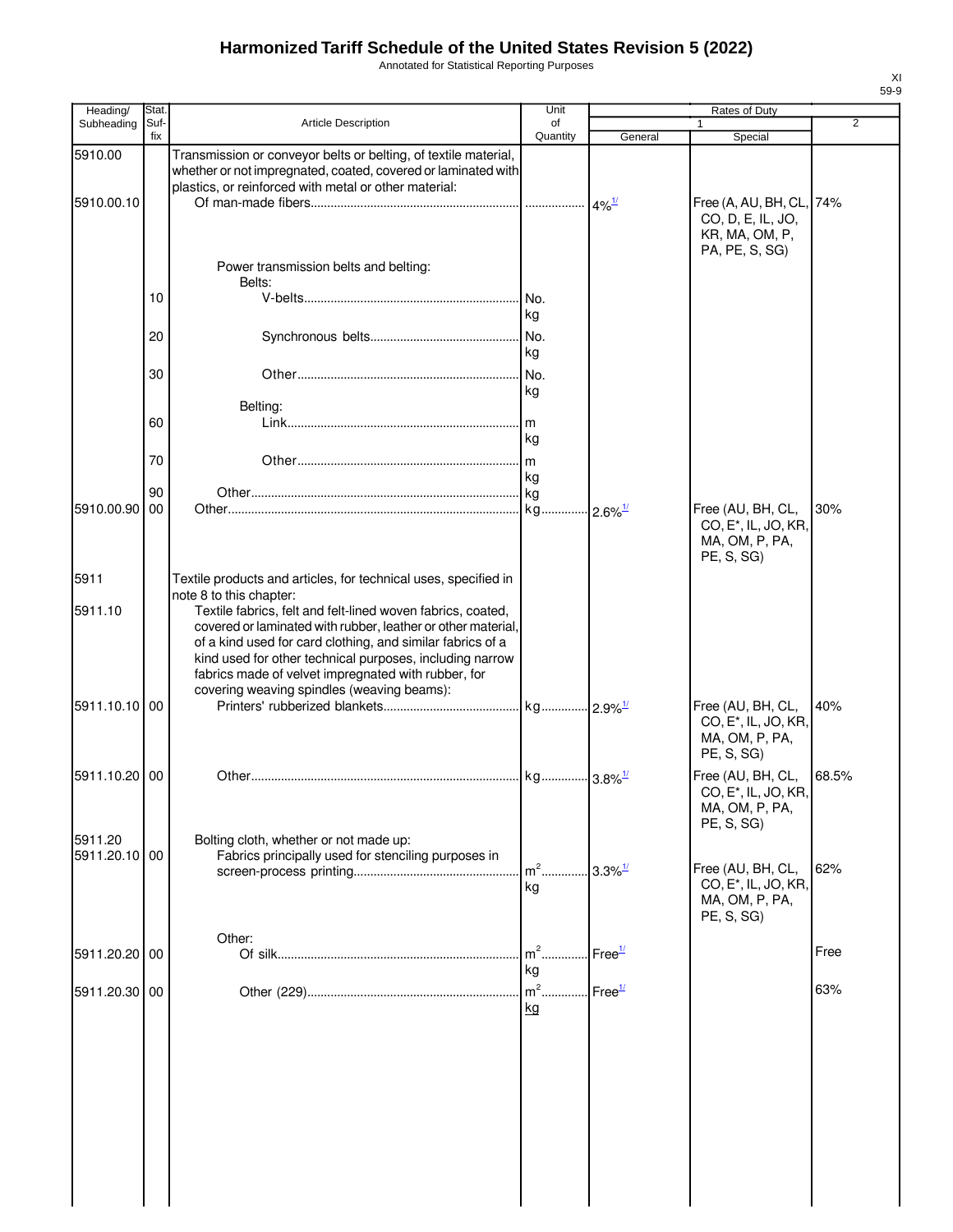Annotated for Statistical Reporting Purposes

| Heading/                  | Stat.                |                                                                                                                                                                                                                                                                             | Unit                                                             | Rates of Duty       |                                                                                                  |                |  |
|---------------------------|----------------------|-----------------------------------------------------------------------------------------------------------------------------------------------------------------------------------------------------------------------------------------------------------------------------|------------------------------------------------------------------|---------------------|--------------------------------------------------------------------------------------------------|----------------|--|
| Subheading                | Suf-                 | Article Description                                                                                                                                                                                                                                                         | of                                                               |                     |                                                                                                  | $\overline{2}$ |  |
| 5911 (con.)<br>5911.31.00 | fix                  | Textile products and articles, for technical uses, specified in<br>note 8 to this chapter: (con.)<br>Textile fabrics and felts, endless or fitted with linking<br>devices, of a kind used in papermaking or similar machines<br>(for example, for pulp or asbestos-cement): | Quantity                                                         | General             | Special<br>Free (AU, BH, CL,<br>CO, E <sup>*</sup> , IL, JO, KR,<br>MA, OM, P, PA,<br>PE, S, SG) | 68.5%          |  |
|                           | 10<br>20<br>30<br>80 |                                                                                                                                                                                                                                                                             | kg<br>kg<br>kg<br>kg                                             |                     |                                                                                                  |                |  |
| 5911.32.00                | 10<br>20<br>30       |                                                                                                                                                                                                                                                                             | $\mathsf{Im}^2$<br>kg<br>$\mathsf{Im}^2$<br>kg<br>m <sup>2</sup> |                     | Free (AU, BH, CL,<br>CO, E <sup>*</sup> , IL, JO, KR,<br>MA, OM, P, PA,<br>PE, S, SG)            | 68.5%          |  |
| 5911.40.01                | 80<br>00             | Filtering or straining cloth of a kind used in oil presses or                                                                                                                                                                                                               | kg<br>m <sup>2</sup><br>kg<br>$m2$<br>kg                         | $8\%$ <sup>1/</sup> | Free (A, AU, BH, CL, 81%<br>CO, D, E, IL, JO,<br>KR, MA, OM, P,<br>PA, PE, S, SG)                |                |  |
| 5911.90.00                | 40<br>80             | Cords, braids and the like of a kind used in industry                                                                                                                                                                                                                       |                                                                  |                     | Free (AU, B, BH, CL, 68.5%<br>CO, E <sup>*</sup> , IL, JO, KR,<br>MA, OM, P, PA,<br>PE, S, SG)   |                |  |
|                           |                      |                                                                                                                                                                                                                                                                             |                                                                  |                     |                                                                                                  |                |  |